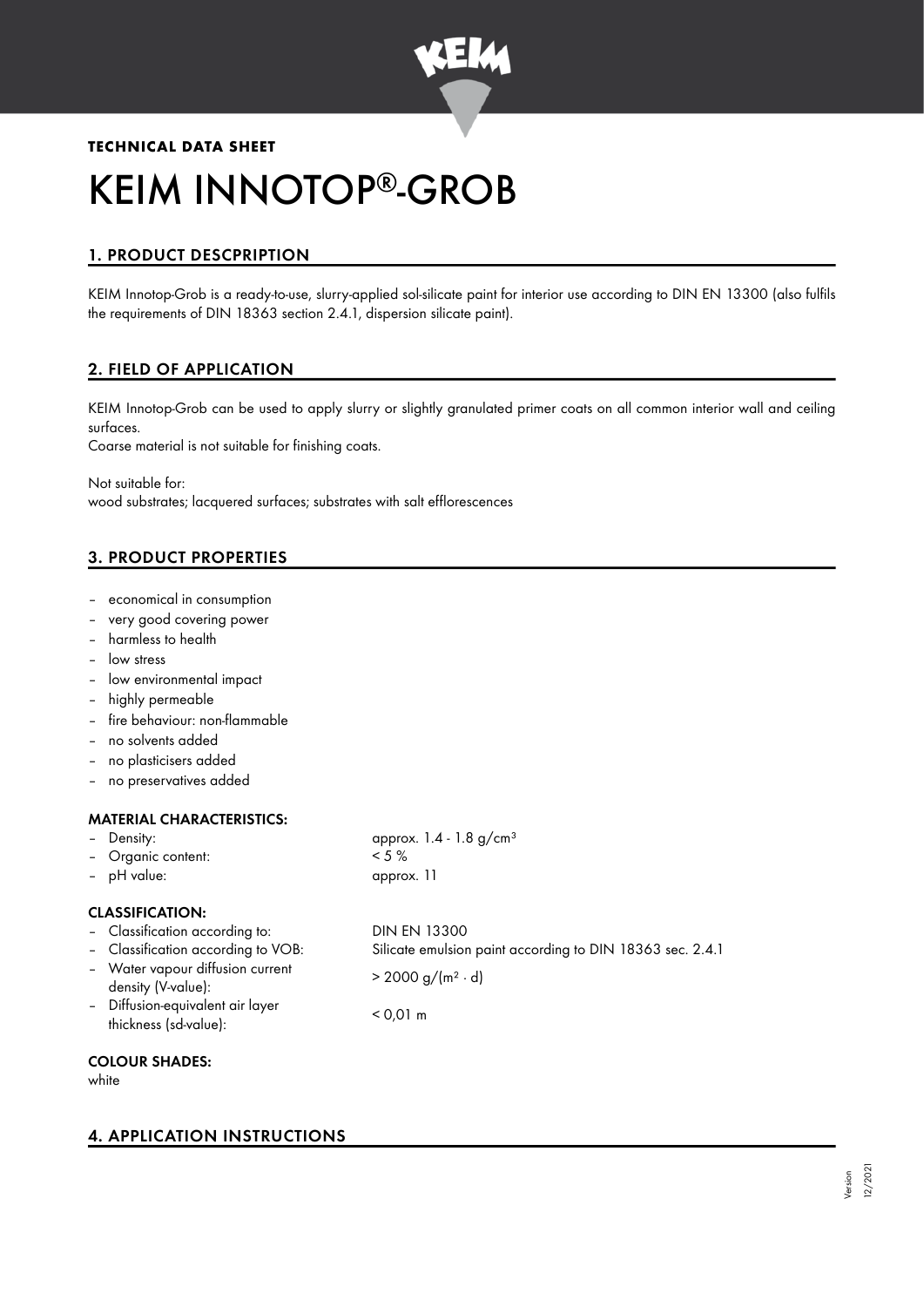## **TECHNICAL DATA SHEET – KEIM INNOTOP®-GROB**

#### SUBSTRATE PREPARATION:

The substrate must be sound, solid, dry, clean and free from dust and grease. Optimisation of the surface homogeneity of the subsequent coats, especially under difficult lighting conditions, can be achieved by pre-treatment with KEIM Soliprim. In case of glancing light conditions, ensure adequate substrate preparation, suitable tools and increased care during application.

#### APPLICATION CONDITIONS:

Ambient and substrate temperature during application and drying must be ≥ 5 °C.

#### PREPARATION OF MATERIAL:

Stir up KEIM Innotop-Grob thoroughly before application.

#### APPLICATION:

KEIM Innotop-Grob can be mixed with KEIM Innotop in any ratio. KEIM Innotop-Grob can be painted, rolled or airless sprayed (nozzle  $\geq 443$  ). Primer coat: Apply KEIM Innotop-Grob undiluted or diluted with max. 10 % of Water.

Final coat: Apply with undiluted KEIM Innotop.

#### DRYING TIME:

Can be overcoated after 12 hours at the earliest (at 23°C and 50% RH). At higher relative humidity, layer thicknesses and/ or lower temperatures, drying is delayed accordingly.

## CONSUMPTION:

approx. 0,15 l/m² for a single coating.

These material consumption values are guide values for smooth substrates. Exact consumption values must be determined by means of test areas.

## CLEANING OF TOOLS:

Clean immediately with water.

# 5. PACKAGING

| <b>Container content</b> | Unit of measure | Quantity on pallet | Type of container |
|--------------------------|-----------------|--------------------|-------------------|
| 12.5                     |                 | 32                 | bucket            |
|                          |                 |                    | bucket            |
| 25                       |                 | 80                 | bucket            |

# 6. STORAGE

| max. storage time | <b>Storage conditions</b>                                                                   |
|-------------------|---------------------------------------------------------------------------------------------|
| 12 months         | cool<br>frost-free<br>keep container tightly sealed.<br>protected from heat and direct sun. |

### 7. DISPOSAL

For disposal information refer to section 13 of the safety data sheet.

EC WASTE CODE: Waste code: 08 01 12